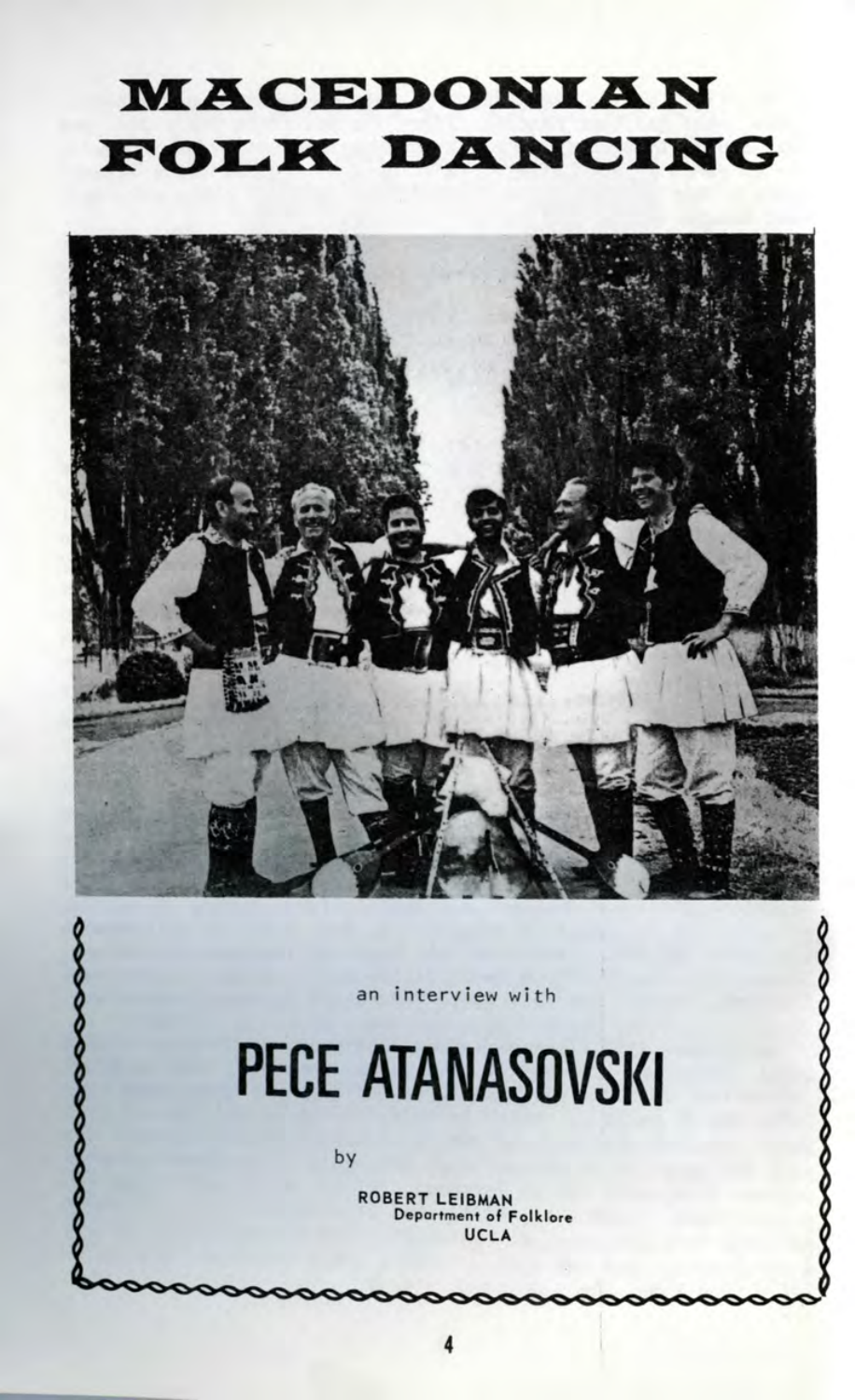PETRE VASILEV ATANASOVSK1 ("Pece", pronounced Petseh) did not have to "study" Macedonian music or folklore. He was born into a musical Macedonian family and grew up playing the native instruments, the gajda (bagpipe) and the kaval or supelka, from the age of five or six.

Pece lived in the village of Dolneni, near Prilep, until serving in the army from 1944 to 1947. He then went to work in Skopje, becoming active as a dancer in various amateur ensembles outside the city, including one in his own village, where he was the leader at various festivals in 1947.

During the postwar period, there was a resurgence of national feeling in Jugoslavia. A number of village groups held festivals; traditional costumes were worn; and traditional dances and songs were performed regularly.

In 1950, Pece joined the budding state ensemble, Tanec, as a dancer. Later, he became the ensemble's gajda player as well. Tanec performed throughout the world, including, in 1956, the United States. In I960 Pece became the Director of the Orchestra of Folk Instruments of Radio-Televizia-Skopje, a group which began as part of Tanec, under the direction of Dr. Firfov. Pece is also currently Director of the amateur ensemble Makedonija. Since 1970, he and Dr. Firfov have held summer seminars on the dances and songs of Macedonia at Otesevo, on Lake Prespa.

Pece and his wife, Cena, have two daughters, Vesna and Suzana

This interview was given November 25, 1972, at the University of San Francisco KOLO FESTIVAL, where Pece was the featured instructor. Robert Leibman, Department of Folklore, UCLA, was the interviewer and translator. Questions are in capital letters. Pece is at far left in the picture on Page 4.

ARE THERE PLACES IN MACEDONIA WHERE AMERICANS CAN PARTICIPATE IN FOLK DANCING?

First, there's the course in Otesevo, which is run by myself and Dr. Zivko Firfov, in southern Macedonia. It involves theory and practice, both dance and song.

#### DOES THIS COURSE RUN ALL YEAR LONG?

No, it's just a ten-day course. It will run from July 9th this year. You can contact me [Editor has the address]. That's going to be in its fourth year.

At the same time, in Ohrid, which is near Otesevo, is the Balkan Folklore Festival; you can't participate, but it would be interesting to see. It runs from the 3rd to the 8th of July, and the night of the 2nd, when people could dance. It's a real dance, a regular gathering.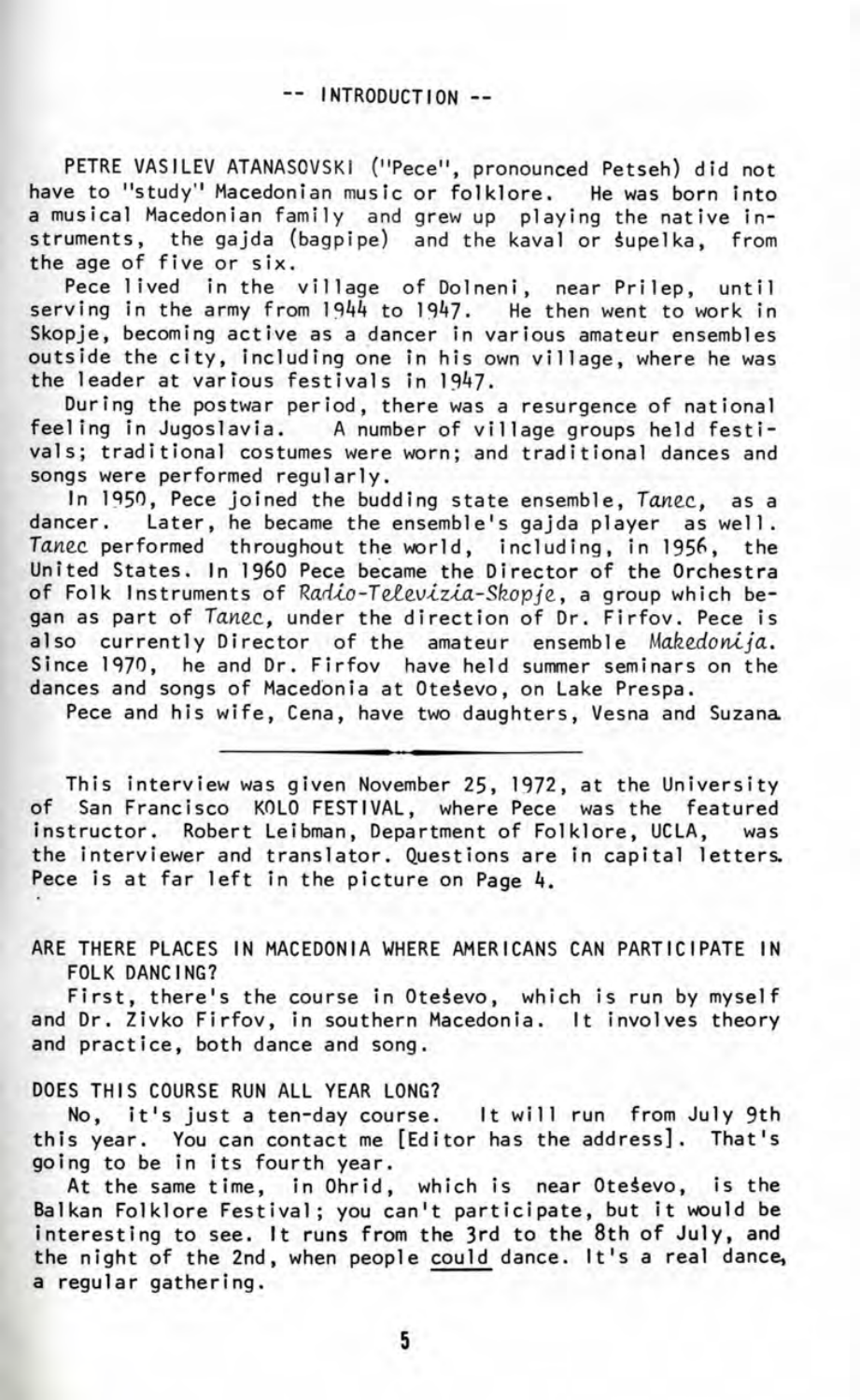#### WHAT ABOUT JUST GOING TO THE VILLAGES?

IS THAT DIFFICULT FOR THE AVERAGE AMERICAN FOLKDANCER?

Of course, you can go anywhere you want in Jugoslavia, freely. However, to go to a village, you would have to find out when they were dancing. The actual truth, which I can tell you, is that any one village may dance five or six times in a whole year. maybe less.

#### HOW IMPORTANT IS STYLING TO THE MACEDONIAN DANCER?

Each Macedonian dance has a deep, long history. As soon as you understand the history, you automatically have the style. Women's styling has its own characteristics.

#### THEN IT COMES RATHER NATURALLY TO THE MACEDONIAN DANCER? HE DOESN'T HAVE TO BE TAUGHT?

Well, nobody teaches anybody anything in the villages.

#### DO AMERICAN DANCERS PAY ENOUGH ATTENTION TO STYLING?

I am very happy with the way Americans have taken to folklore. There are some people who are very interested in dance styling. There are some people, I could name seven or eight, who could direct dancers about styling, if not perfectly, then very close. They really deeply understand.

However, it's a terrible shame that many instructors don't know or don't tell the history of dances. They probably don't know or mis-know and give the wrong information about a lot of dances. They're not really knowledgeable and often do a lot of fantasising in the dances that they teach for financial gain. People here should demand that instructors be able to demonstrate the authenticity of their material and should talk about the history of the dances.

#### HOW CLOSELY DOES STYLING DEPEND ON TERRAIN?

It's not so much the place, the mountain or the valley, but rather, it's the clothes. If you live in the mountainous area, you would wear much more; this would restrict your movements. It would be rather impossible, for instance, for someone from a mountainous area to do Cačak, which is a very fast dance. Styling is dependent on climate as it affects clothing, and on clothing as it affects movement.

### DO YOU LIMIT YOUR RESEARCH TO JUGOSLAV MACEDONIA?

For Macedonians, there is only one Macedonia. There is no Greek Macedonia, no Bulgarian Macedonia. It's all one, and always will be. National boundries are just political. Other countries in the area feel the same way. They all think they should own themselves. However, the Bulgarians think that the Macedonians are Bulgarians.